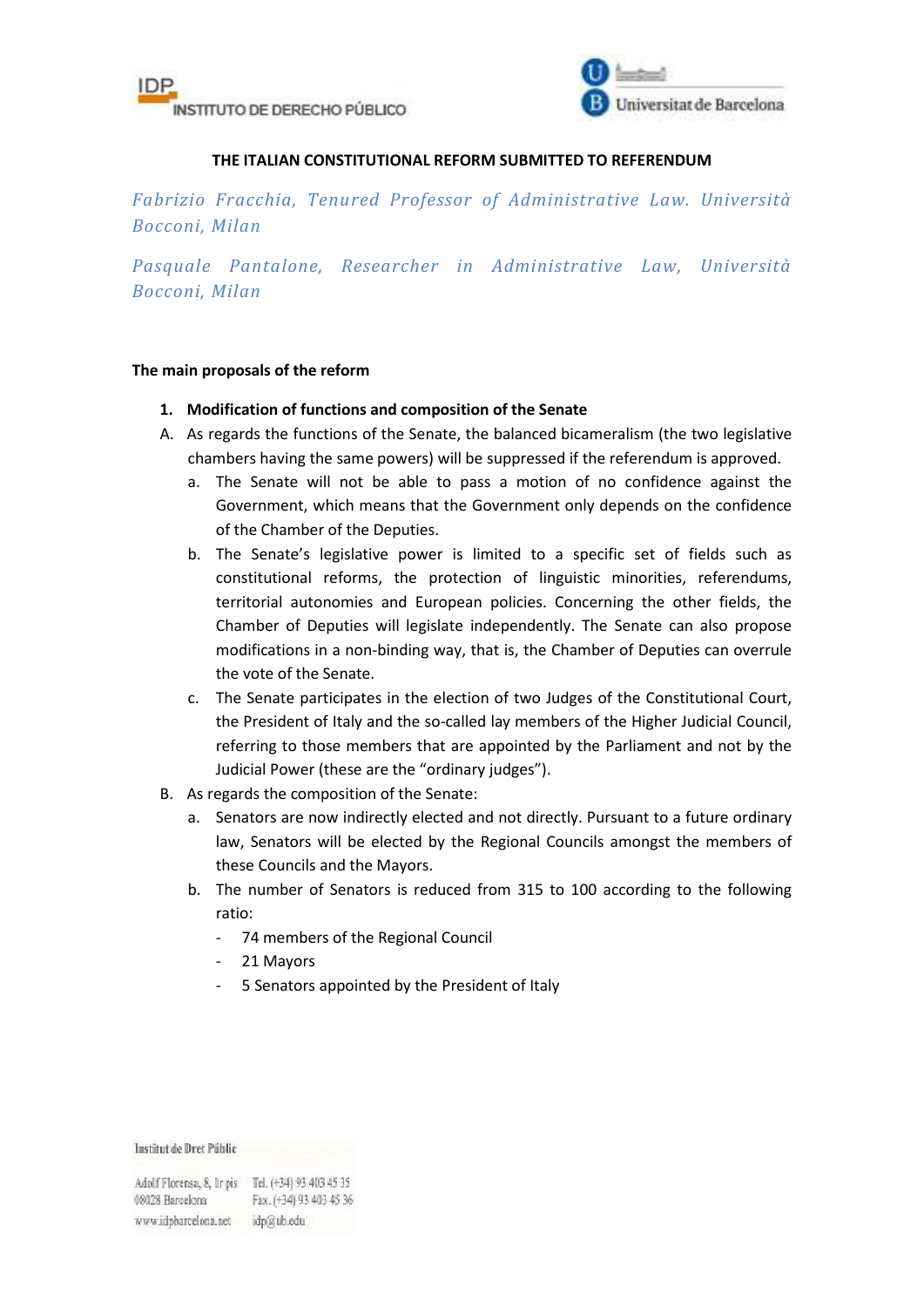



## **2. Relations between the State and the regions**

The reform modifies the relations between the State and the autonomous territories.

- a. Concurrent legislative competences (competences whose principles are determined by State law and then implemented by regional laws) are abolished.
- b. Exclusive legislative competences of the State grow in number (as regards specific fields, the State's power is limited to adopting "general and common regulations").
- c. Regions have a residual legislative competence when for matters that are not exclusively reserved to the State.
- d. A supremacy clause is introduced by means of which the State has the possibility to intervene in matters of regional competence "when required by the protection of the country's legal or economic unity or the protection of national interest".
- e. Provinces are suppressed and instead "large territorial entities" are created.

# **3. Other significant reforms**

- a. The President of Italy is elected by the Parliament in joint session and regional delegates do not participate in the election. A majority of two thirds is required in the first three rounds of balloting; after the third round the majority is increased to three fifths of the members of the Parliament and, after the sixth round, three fifths of votes (under the current system, after the third round an absolute majority suffices).
- b. The National Council for Economics and Labour (CNEL), a consultative group of experts established by Article 99 of the Constitution, is suppressed.
- c. The Constitutional Court exerts a preventive control of electoral laws as a preemptive constitutional review.
- d. The minimum number of votes required to propose new legislation goes from 50.000 to 150.000 and the Parliament is now obliged to discuss it.
- e. To carry out a constitutional referendum the signature of at least 800.000 electors is required, the turnout is equal to the majority of the last election to the Chamber of Deputies (up to now it was the majority of the people entitled to vote), and the adoption requires the majority of the valid votes.

#### Institut de Dret Públic

Adolf Florensa, 8, Ir pis Tel. (+34) 93 403 45 35 Fax. (+34) 93 403 45 36 08028 Barcelona www.idpbarcelona.net idp@ub.edu